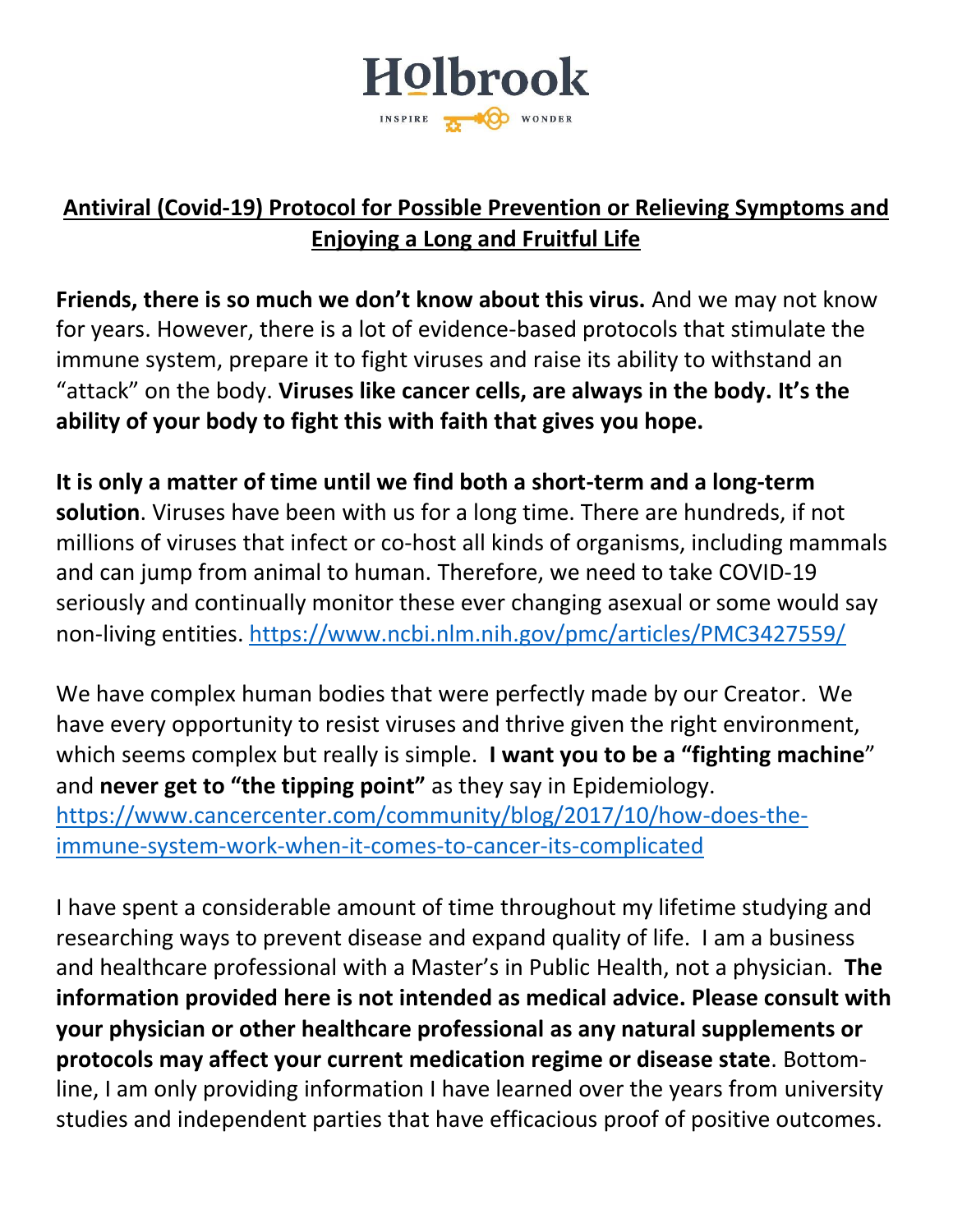As you know with any "care-plan", the outcomes have a lot to do with our state of mind, nutrition, exercise, lack of stress and sleep. These are factors that cannot be controlled for every individual. One of my favorite books is "The Blue Zones" written by Dan Buettner, which studied places on Earth where the population commonly lives beyond 100 years old. **As Dan points out, our bodies are made of 35 trillion cells and anywhere from 50-70 billion die each day. This why it is so very important to adopt a regimen that give cells the best chance to perfectly replicate to, fight viruses**. By the way, the top common lifestyle habits in the five "Blue Zones" were people ate a mostly plant based diet, consumed alcohol in moderation, were physically active and practiced spirituality, which resulted in low-stress and the thing you do to procreate.

The following is the latest information and a few simple protocols that might be useful to stimulate the immune system, counteract the effects of any virus including COVID-19 and increase health and quality of life resulting into a whole lot of fun  $\circled{c}$ .

**The "new you" or as the modern world says, "you go do you". I've never fully understood that saying as it takes a village to do anything!**

#### **The Simple Stuff!**

**Nutrition** – The body cannot make any vitamin other than vitamin D, vitamin K and niacin, so we must obtain our nutrients through supplements and food. We are the only mammal that cannot make Vitamin C, which is very important to the immune system. [https://food.r-biopharm.com/news/vitamin-analysis-new-test](https://food.r-biopharm.com/news/vitamin-analysis-new-test-kits-determination-vitamin-content-food/)[kits-determination-vitamin-content-food/](https://food.r-biopharm.com/news/vitamin-analysis-new-test-kits-determination-vitamin-content-food/)

Since the 1950's, vitamin content in most foods have decreased due to the new farming methods. [https://www.scientificamerican.com/article/soil-depletion-and](https://www.scientificamerican.com/article/soil-depletion-and-nutrition-loss/)[nutrition-loss/.](https://www.scientificamerican.com/article/soil-depletion-and-nutrition-loss/) Therefore, eat more plant-based foods, which are proven to reduce the number one disease killer, cardiovascular disease and certainly a contributor to the expansion of viral species in the body [https://www.pcrm.org/health](https://www.pcrm.org/health-topics/heart-disease)[topics/heart-disease](https://www.pcrm.org/health-topics/heart-disease) . Now I am not a proponent of cutting all meat out, especially high-quality fatty fish and for me one single patty cheeseburger once a week with American cheese and a libation to thin my blood  $\odot$ .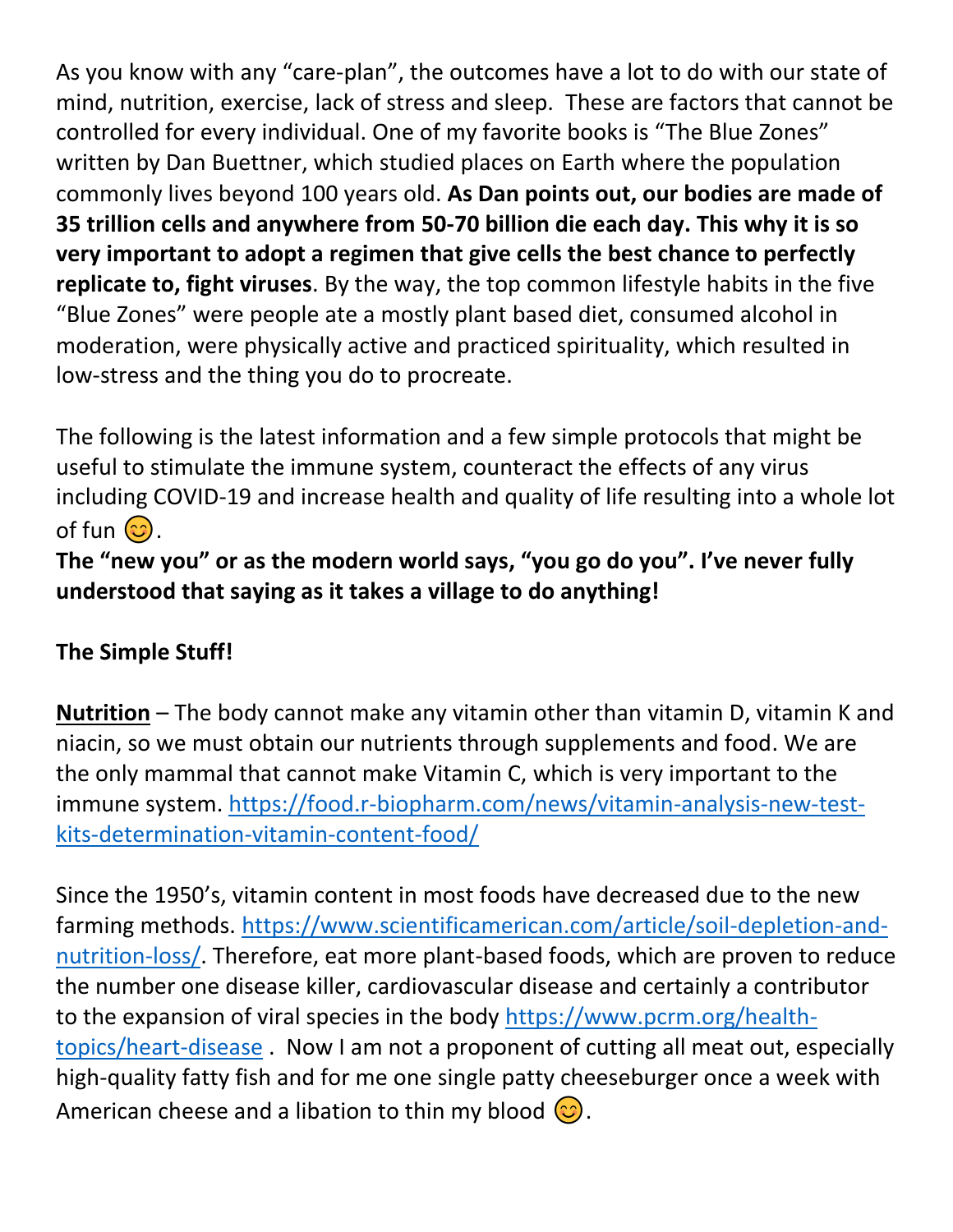**Try and buy organic and eat at local restaurants that purchase locally. We support the concept of Farm'd. [www.farmd.com](http://www.farmd.com/)**

**Common sense solution: Eat lots of organic plant-based foods and moderation for everything else. Have your food delivered through numerous grocery stores.** 

**Water and the need for a mineral supplement –** The body is composed of 50-65% water, [www.medhealthdaily.com,](http://www.medhealthdaily.com/) 70% of brain, 80% of blood, 90% of lungs (the target of COVID -19). Babies typically start out with 78% and the first nine months of our lives are immersed in water. So, water is really, essential. You cannot live more than 3-5 days without water.

[https://www.mayoclinichealthsystem.org/hometown-health/speaking-of](https://www.mayoclinichealthsystem.org/hometown-health/speaking-of-health/water-essential-to-your-body)[health/water-essential-to-your-body.](https://www.mayoclinichealthsystem.org/hometown-health/speaking-of-health/water-essential-to-your-body) With water, a person can survive more than a month without food. But the point here is that not only do you need adequate water but water with minerals in it. The body cannot make one mineral yet almost every vitamin and minerals are essential for health. [https://juicing-for](https://juicing-for-health.com/essential-minerals)[health.com/essential-minerals.](https://juicing-for-health.com/essential-minerals) Many of the residents I have had the privilege to serve that lived long lives believed that their health and longevity was due to "well water".

**Common sense solution: Drink enough water to thrive with a liquid mineral supplement. I use Buried Treasure Grape Colloidal Minerals (70 plant-based minerals). [www.buriedtreasureln.com](http://www.buriedtreasureln.com/)**

#### **Exercise and Sunlight.**

I have combined both because they are so very important, and you can get both at one time. I noticed a lot of large chested, burley men walking around town this weekend. **My Father used to call this the "Donelap Disease" because the stomach had "done lapped over the belt".**  $\odot$  Maybe these big men realized that obesity may be a "high risk" factor in suppressing the immune system, and in fact, may be caused by a virus (subject for another day). Regardless, the benefits of exercise are numerous. [https://www.healthline.com/nutrition/10-benefits-of](https://www.healthline.com/nutrition/10-benefits-of-exercise#section11)[exercise#section11.](https://www.healthline.com/nutrition/10-benefits-of-exercise#section11)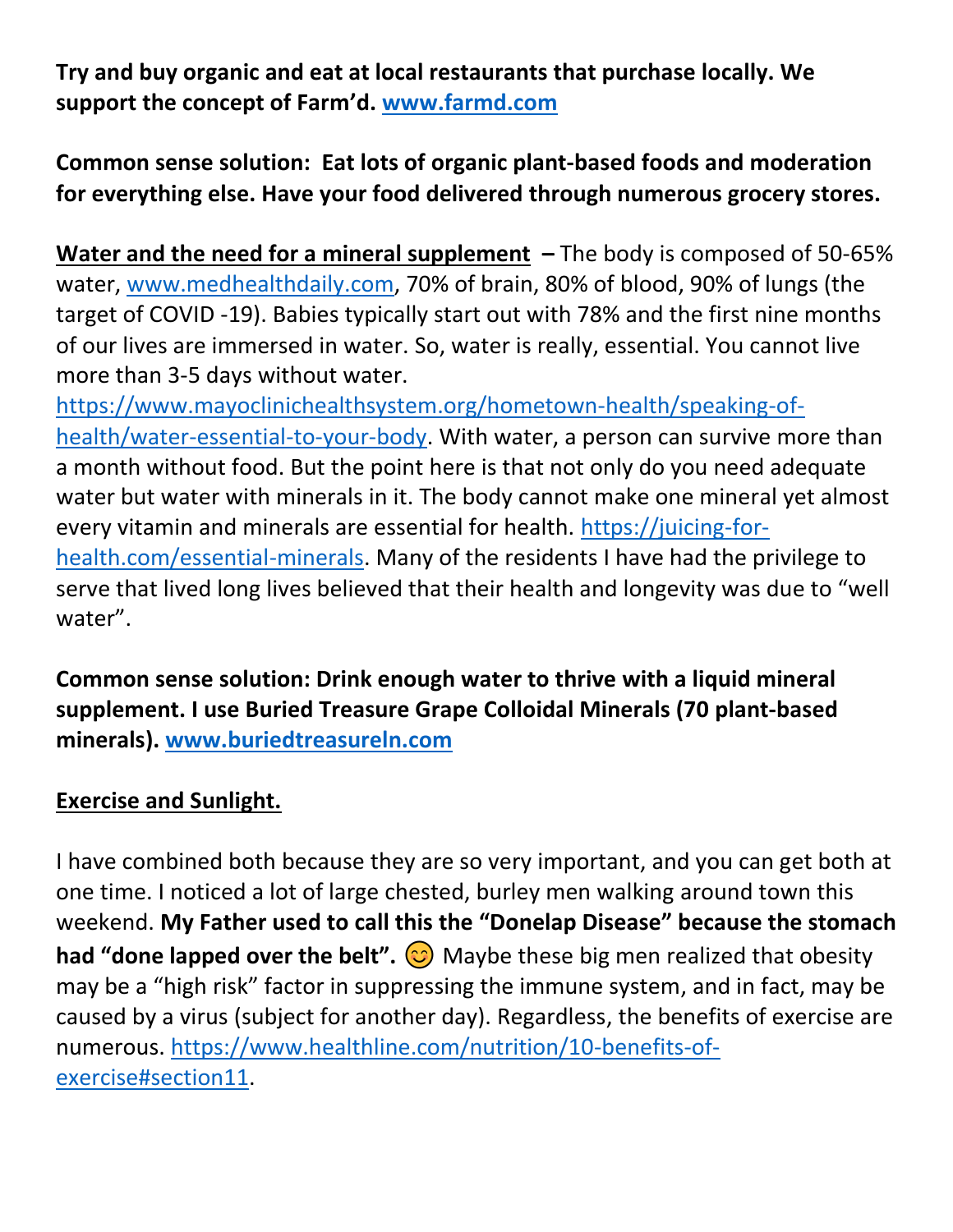# **Come on, a little exercise can help hugging sessions with your loved one.**  Seriously, it is essential, especially walking.

[https://www.prevention.com/fitness/a20485587/benefits-from-walking-every](https://www.prevention.com/fitness/a20485587/benefits-from-walking-every-day/)[day/.](https://www.prevention.com/fitness/a20485587/benefits-from-walking-every-day/) Now reduction of sun and salt (depending on your diet) is a mystery to me. Both sun [https://www.healthline.com/health/depression/benefits-sunlight#sun](https://www.healthline.com/health/depression/benefits-sunlight#sun-safety)[safety](https://www.healthline.com/health/depression/benefits-sunlight#sun-safety) and salt [https://www.organicfacts.net/health-benefits/other/health](https://www.organicfacts.net/health-benefits/other/health-benefits-of-sea-salt.html)[benefits-of-sea-salt.html](https://www.organicfacts.net/health-benefits/other/health-benefits-of-sea-salt.html) are essential for health, preventing cardiac disease and specific cancers in certain situations. In fact, UV rays have been proven to kill bacteria and viruses **[https://www.healthline.com/health-news/want-to-kill](https://www.healthline.com/health-news/want-to-kill-dangerous-germs-open-your-blinds)[dangerous-germs-open-your-blinds](https://www.healthline.com/health-news/want-to-kill-dangerous-germs-open-your-blinds)** So, get out in the sun and soak up the rays! **Lastly, the benefits of resistance training are amazing**.

[https://www.betterhealth.vic.gov.au/health/healthyliving/resistance-training](https://www.betterhealth.vic.gov.au/health/healthyliving/resistance-training-health-benefits)[health-benefits](https://www.betterhealth.vic.gov.au/health/healthyliving/resistance-training-health-benefits)

**Common sense solution: Get sunlight (It's free and buy salt with iodine, for example sea salt has iodine in it. It's just a trace amount but it is not artificial (Good Lord, it's from the sea!)** [https://www.healthline.com/nutrition/iodine](https://www.healthline.com/nutrition/iodine-deficiency-symptoms#section2)[deficiency-symptoms#section2](https://www.healthline.com/nutrition/iodine-deficiency-symptoms#section2)

**Okay, now we have talked about what I believe are the three most important steps you can take to build a defense against viruses**. The next steps are dependent on any medication you are on. **You must seek medical consultation before using any of these natural ingredients**.

# **Nutraceuticals and Other Beneficial Options**

- **Vitamin C – Again we are the only mammal that does not produce this.**  [https://www.webmd.com/diet/features/the-benefits-of-vitamin-c#1.](https://www.webmd.com/diet/features/the-benefits-of-vitamin-c#1) Like many vitamins, it is water soluble and does not build up in the body. If you take too much, you will develop diarrhea. The silver lining is that it will enter the metropolitan water system and most likely help someone else  $\circled{c}$ . I purchase my vitamin C from [www.nutricost.com.](http://www.nutricost.com/)
- **The Top Ten Non-Pharmaceutical Antiviral Options –** Elderberry (Sambucolusa [www.elderberry.com\)](http://www.elderberry.com/), Green Tea, Echinacea, Garlic, Licorice, Olive Leaf, Pau d' Arco, St. John's Wart, Silver (see below). **Yes, you may smell a little different! Make sure your partner has the same regime.**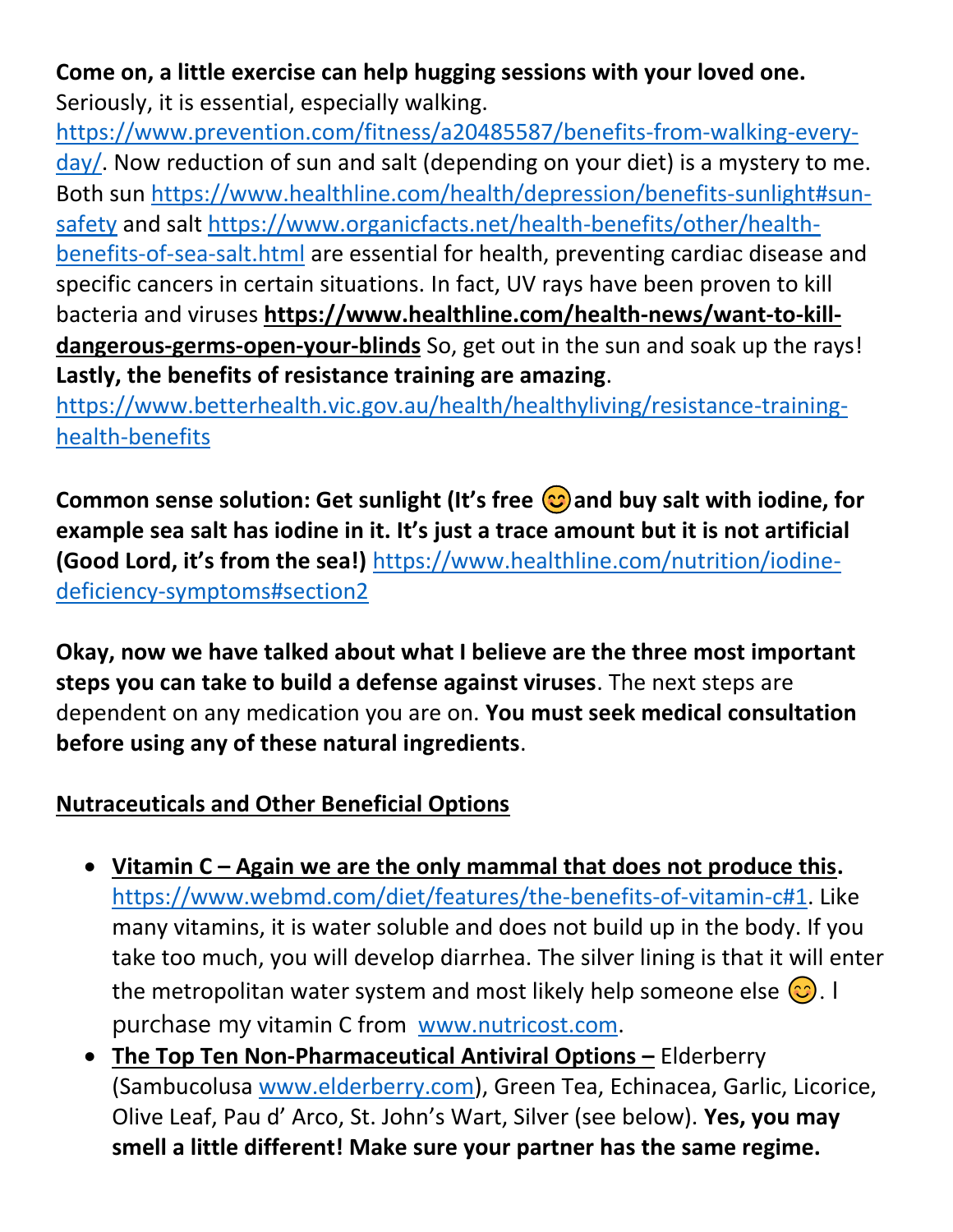- **Multivitamin, Antioxidants, Probiotics, Fiber and Protein. Two Scoops A Day Keeps A Whole Lot Away Including The Doctor –** Maximum Vibrance [www.vibranthealth.com](http://www.vibranthealth.com/)
- **Zinc – What can I say about this powerhouse mineral. [https://www.medicalnewstoday.com/articles/263176#benefits.](https://www.medicalnewstoday.com/articles/263176#benefits)** You want to fight a virus, get and get it now! Essential for a strong immune system! Get lozenges that create a defense in the throat and esophagus as that rascal virus comes down the stairs.  $\circled{c}$
- **Nasal Support and Silver –** We touch our head a lot (maybe 2,000 times a day). [https://www.fox13now.com/news/local-news/how-many-times-do](https://www.fox13now.com/news/local-news/how-many-times-do-we-touch-our-faces)[we-touch-our-faces,](https://www.fox13now.com/news/local-news/how-many-times-do-we-touch-our-faces) And guess where most of those touches, i.e. fingers go! Let's protect the nose so we have an excuse to blow a lot! Zicam nasal spray, [www.zicam.com](http://www.zicam.com/) and Silver Holistic [www.SilverHolistics.com.](http://www.silverholistics.com/)
- **Calcium, Vitamin D, Magnesium.** I'm only mentioning this because we are at the end of winter and we really need this stuff and it works together and we need it so very much! [https://www.healthnucleus.com/calcium](https://www.healthnucleus.com/calcium-magnesium-and-vitamin-d/)[magnesium-and-vitamin-d/](https://www.healthnucleus.com/calcium-magnesium-and-vitamin-d/) . Bluebonnet [www.bluebonnetnutrition.com](http://www.bluebonnetnutrition.com/)
- **Avocados,** a Special Message here, this is a special message for this single seeded berry (fruit). Serve it up and have some Tacos. Eat it for breakfast. <https://draxe.com/nutrition/avocado-benefits/>
- **Take Me to Your Tea-** Tea's benefits have been proven to be beneficial for eons. Every afternoon, hot or cold, get some of this stuff and without sugar please. [https://www.organicfacts.net/tea.html.](https://www.organicfacts.net/tea.html) Tea with Ginger, Cloves, Cinnamon and Honey – This comes from the **Dean of one of the top 3 Medical Schools** in the US who wrote me personally. Say can I get a validation on natural ways.  $\circled{c}$
- **Anti-inflammatory –** Ask your doctor. Varied opinions but research the 1915 epidemic and make your own choice. Viruses attack the body. Remember Aspirin was made from the Willow Bark.

[https://www.verywellhealth.com/white-willow-bark-89085.](https://www.verywellhealth.com/white-willow-bark-89085) Regardless Oil of Oregano is a must.

<https://www.medicalnewstoday.com/articles/324203#10-benefits>

• Stay Cool  $\circled{c}$  and Alkaline. Lots of ways to do this. Lemon Water, [https://www.developgoodhabits.com/how-to-make-your-body-more](https://www.developgoodhabits.com/how-to-make-your-body-more-alkaline/)[alkaline/](https://www.developgoodhabits.com/how-to-make-your-body-more-alkaline/)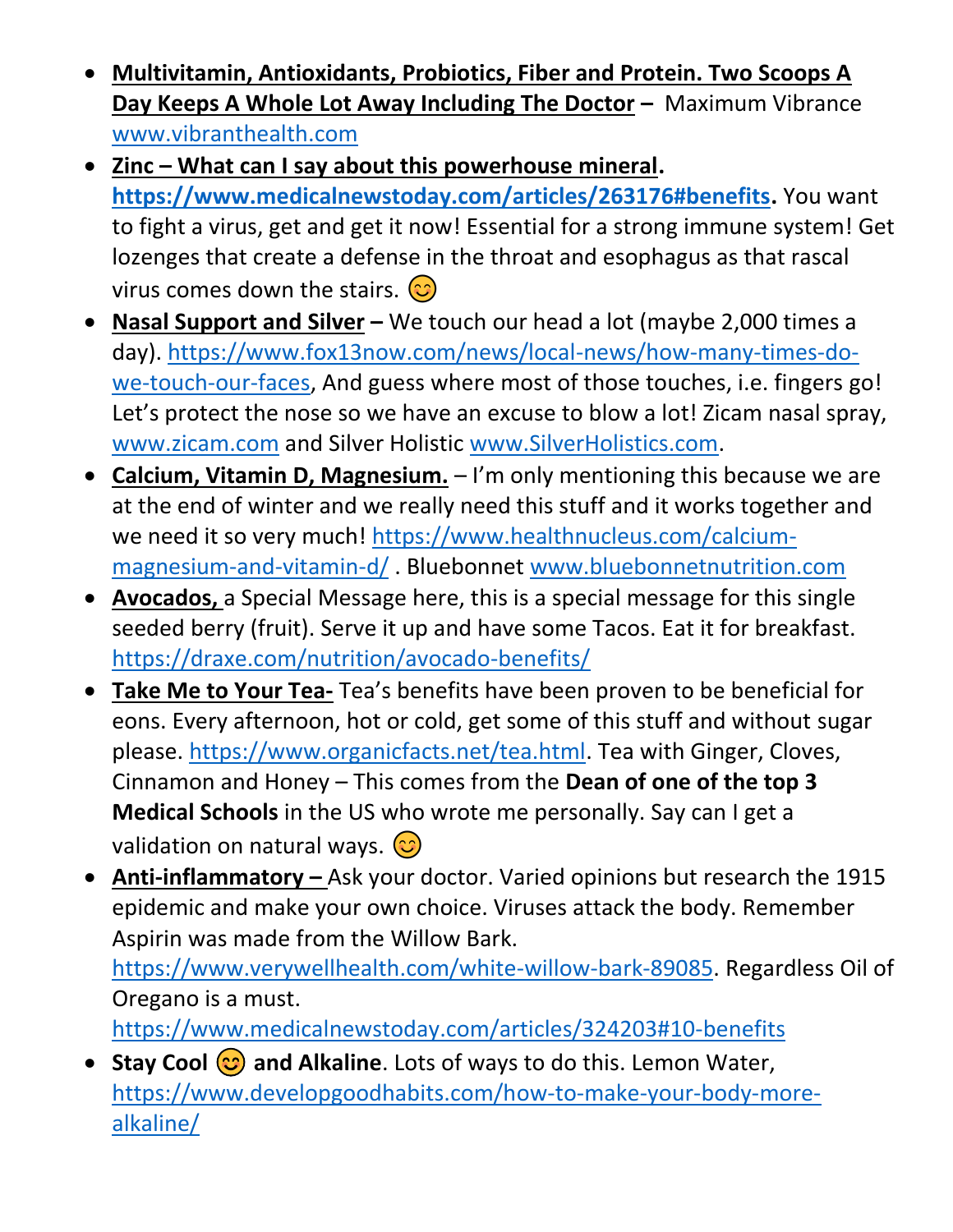**Common Sense Protocol: Know your Body and What You Need. Read, Research and Pray for Wisdom.**

#### **The Essentials Beyond the Above, The Special Sauce (With Some Caution)**

- There may be some breakthrough with some anti-malarial drugs. Watch carefully. **Chloroquine and Hydroxychloroquine** (derivatives of quinine – bark of the cinchona tree) – can I get an Amen for a God made tree  $\circled{c}$ . This is why I drink tonic water every night with a botanical gin (well you know I have to stay healthy  $\odot$ ). Always be aware of the need for moderation! <https://www.healthline.com/health/quinine-in-tonic-water>
- There seems to be some traction with Thymosin Alpha 1 to support the immune system.<https://holisticsolutionsdoc.com/thymosin/>
- Support the Thymus Gland [https://www.healthline.com/health/9-things-to](https://www.healthline.com/health/9-things-to-know-thymus-extract#respiratory-disorders)[know-thymus-extract#respiratory-disorders](https://www.healthline.com/health/9-things-to-know-thymus-extract#respiratory-disorders)
- Z pack Only kills bacteria. **Ask your DOC in the box.**
- Oscilloccinum Been around a long time in Europe. Mixed outcome studies. **Suggest Buyer beware and research results.**

I have known numerous people close to me die from pneumonia this year versus COVID-19 (none in my walk so far) so please consider this vaccine as we go through the walk of life. [https://www.ibtimes.com/who-issues-advice-whether](https://www.ibtimes.com/who-issues-advice-whether-pneumonia-vaccines-protect-you-against-covid-19-infections-2944834)[pneumonia-vaccines-protect-you-against-covid-19-infections-2944834](https://www.ibtimes.com/who-issues-advice-whether-pneumonia-vaccines-protect-you-against-covid-19-infections-2944834) . Only take the nasal or sublingual if available without mercury.

My friends:

• **Take control of your care plan. Research**. **Know your body**. Know what drugs you are taking and what they do to the body and if you can change your lifestyle, do so. **Many pharmaceuticals have some benefits**; but they may have long term side effects that keep you from fighting these viruses. **[https://www.healthline.com/health/immunosuppressant](https://www.healthline.com/health/immunosuppressant-drugs#treatment)[drugs#treatment.](https://www.healthline.com/health/immunosuppressant-drugs#treatment)** And if your Doctor advises there are no natural alternatives, find ways to build your immunity around it.